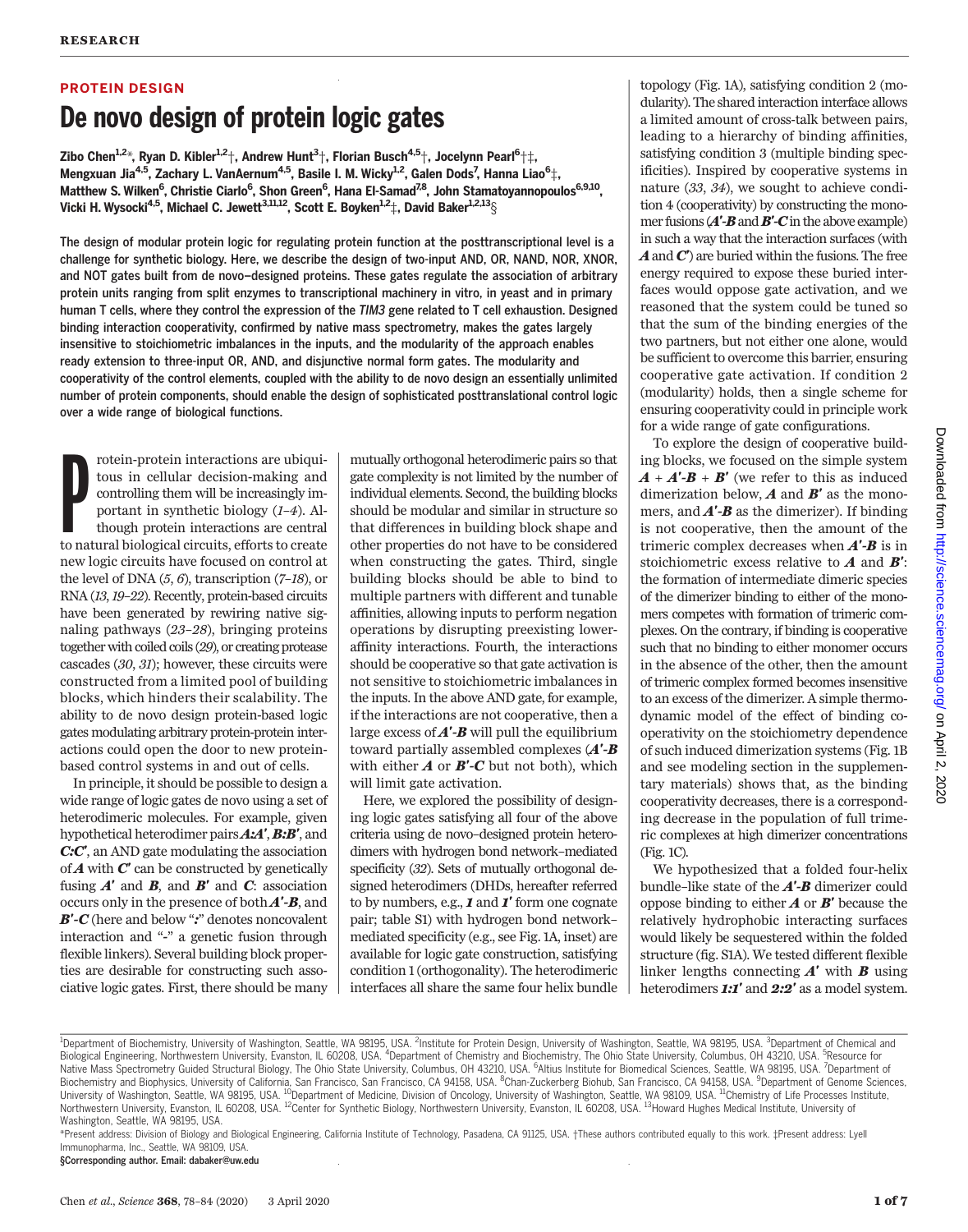At all linker lengths tested (between 0 and 24 residues), constructs were folded and stable in circular dichroism (CD) guanidine hydrochloride denaturation experiments, with unfolding free energies >13 kcal/mol (Fig. 1D, fig. S2, and table S3). Although  $1'-2'$  dimerizer con-

structs with short linkers of 0 and 2 residues, or with a very long 24-residue linker, could be purified as monomers (fig. S1B), they were prone to aggregation, perhaps due to domain swapping. By contrast, designs with 6 and 12 residue linkers remained largely monomeric

(table S4). Small-angle x-ray scattering (SAXS) experiments (35) indicated that their hydrodynamic radii are close to those of folded fourhelix bundle DHDs (Fig. 1E and table S2). Linkers in this length range likely allow the two monomers (1' and 2') to fold back on each



Fig. 1. Cooperativity of CIPHR logic gates. (A) Left: Backbone structure of A:A' heterodimer building block, with its hydrogen bond network shown in the inset. Bottom: Shorthand representations used throughout figures. (B) Thermodynamic cycle describing the induced dimerization system. (C) Simulation of the induced dimerization system under thermodynamic equilibrium.  $A$  and  $B'$ monomers were held constant at  $10 \mu$ M each while titrating in various initial amounts of the **A'-B** dimerizer proteins. If binding is not cooperative (small c), then the final amount of trimeric complexes decreases when the dimerizer protein is in excess. (D) Equilibrium denaturation experiments monitored by CD for designs with 6- and 12-amino acid (AA) linkers. Circles represent experimental data, and lines are fits to the three-state unimolecular unfolding model. (E) Experimental SAXS profile of  $1'-2'$  with a six-residue linker (in black) fitted to the calculated profile of  $1:1'$  heterodimer (in red). (F) Schematic

of induced dimerization system (with a six-residue linker); experimental results in (G) and (H). (G) nMS titration of 2 against 10  $\mu$ M of  $1'-2'$  in the presence (red) or absence (blue) of 10  $\mu$ M of 1. (H) nMS titration of 1'-2' against 10  $\mu$ M each of 1 and 2. Dimer 1 and 2 refer to partial dimeric complexes consisting of the dimerizer binding to either of the monomers. For comparison, the thermodynamic model result with  $c = 991,000$  is shown in cyan. (I) Schematic of testing of the induced dimerization system in yeast, with in vivo results shown in (J). Pg, progesterone. (K) Two-input AND gate schematic, with nMS titration results shown in (L). Trimer 1 and 2 refer to partial trimeric complexes of the two dimerizer proteins binding to either one of the monomers. (M) A three-input AND gate, with nMS titration results shown in  $(N)$ . Tetramer 1 and 2 refer to partial tetrameric complexes of the three dimerizer proteins binding to either one of the monomers. All error bars are standard deviations of  $n = 3$  independent replicates.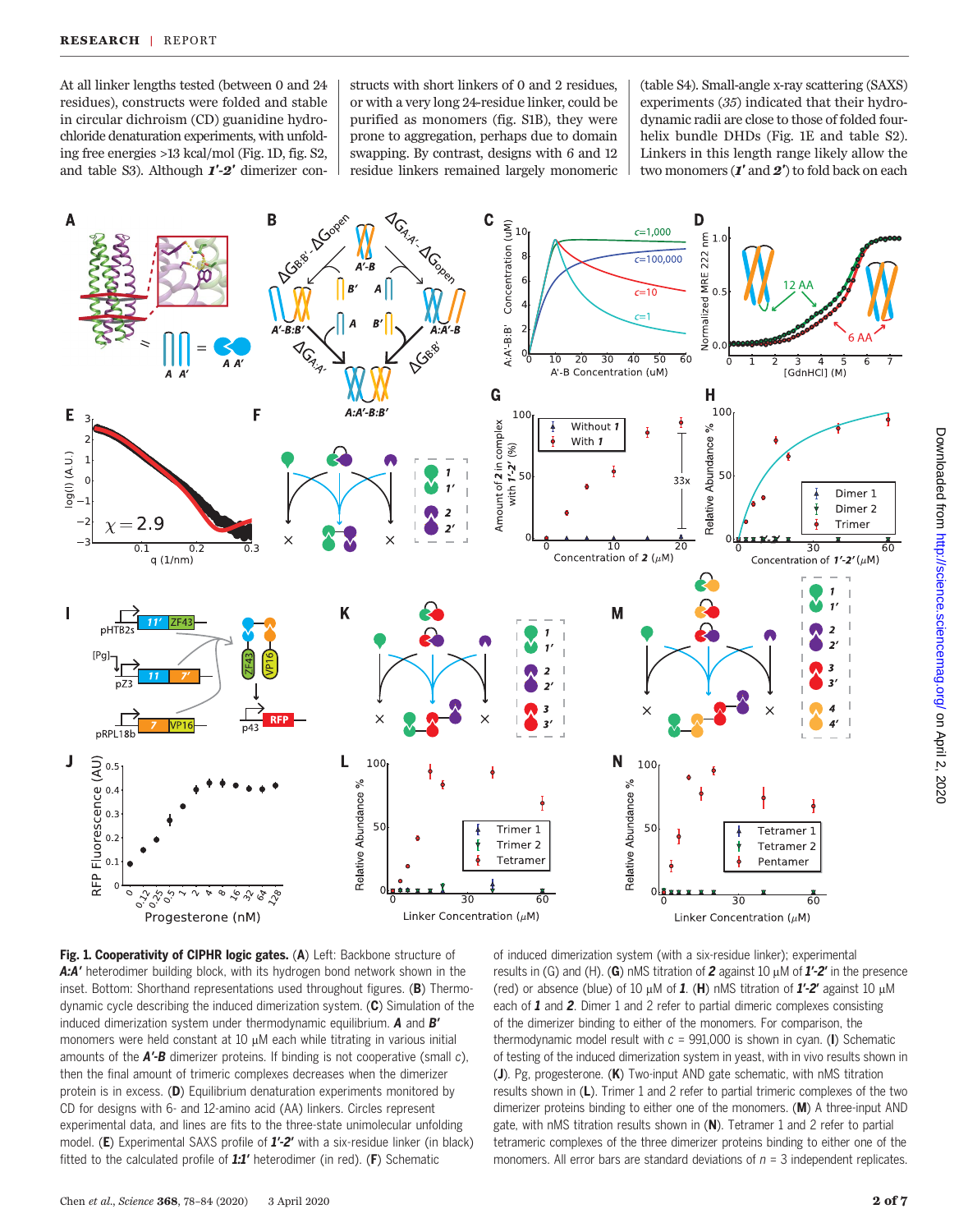other such that the largely hydrophobic interaction surfaces are buried against each other; such a structure would have to partially unfold for  $\mathbf{1}'$ -2' to interact with either **1** or **2**. The magnitude of the unfolding energy ( $\Delta G_{\text{open}}$ ) in Fig. 1B) determines the extent of cooperativity for the gate. We selected linker lengths of 6, 10, or 12 residues for all of the following experiments.

We studied the cooperativity of the induced dimerizer system in vitro using native mass spectrometry (nMS, 36, 37), which can directly

## Fig. 2. CIPHR two-input logic gates. (A) CIPHR

gates are built from DHDs (top) with monomers or covalently connected monomers as inputs (left); some gates use only the designed cognate interactions (left side of middle panel), whereas others take advantage of observed binding affinity hierarchies (right side of middle panel). (B and C) Two-input AND (B) and OR (C) CIPHR logic gates based on orthogonal DHD interactions. (D to G) NOT (D), NOR (E), XNOR (F), and NAND (G) CIPHR logic gates made from multispecific and competitive protein binding. For each gate, black dots represent individual Y2H growth measurement corrected over background growth, with their average values shown in green bars. Components in gray boxes indicate the DHD pairs used. Blue boxes indicate affinity gradients. \*No yeast growth over background. "0" and "1" in the middle and right blocks represent different input states and expected outputs, respectively.

measure the populations of different oligomeric species in a sample (tables S5 to S8; for calibration curve, see fig. S3). We first measured the extent to which  $\boldsymbol{\ell}$  activates the binding of  $\boldsymbol{2}$ to  $I'$ -2' (Fig. 1F). 1, 2, and  $I'$ -2' were separately expressed in Escherichia coli and purified. At 10  $\mu$ M of  $I'$ -2' and 20  $\mu$ M of 2, we observed a 33 fold increase in binding between 2 and  $1'-2'$  upon addition of 10  $\mu$ M of 1 (Fig. 1G), a fold increase comparable to naturally occurring allosteric systems (33). To assess the sensitivity of binding to stoichiometric imbalance, 10 uM 1 and 2 were titrated with increasing concentrations of  $I'$ -2' (Fig. 1H) and the species formed were determined by nMS. The heterotrimeric 1:1'-2':2 complex was observed over a wide range of  $\mathbf{I}'\text{-}2'$  concentrations (Fig. 1H). Even in the presence of a 6-fold excess of 1′-2′, there was no decrease in the amount of  $1:1'-2':2$  formed, and neither  $1:1'-2'$  nor  $1'-2':2$  was detected (Fig. 1H). We define a cooperativity parameter  $c$  as the ratio of the affinities in the presence and absence of the other monomer, which in our model directly

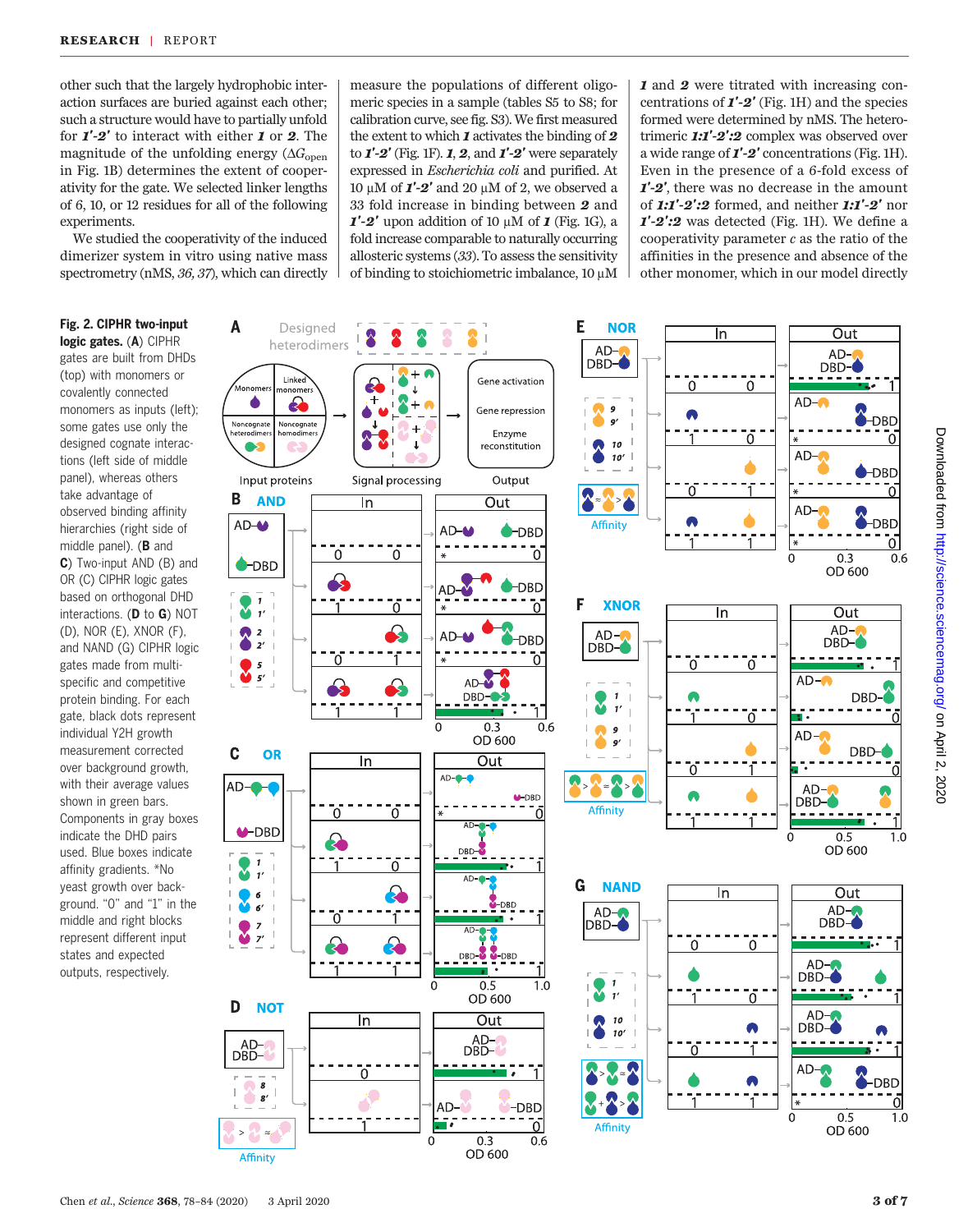relates to the free energy of opening of the dimerizer ( $c = e^{\Delta G_{open}/RT}$ ; see supplementary materials). The estimated  $c$  value from fits of the thermodynamic model to nMS data (Fig. 1H, cyan line) is  $991,000 \pm 21$  (for reference, the  $c$  value of the naturally occurring N-Wasp system is 350 but system differences complicate quantitative comparisons). This value of  $c$  corresponds to  $\Delta G_{\rm open}$  of 8.2 kcal/mol, which is about half the measured unfolding free energy of  $1'-2'$  (table S3), suggesting that binding may not require complete unfolding of the four-helix bundle state of the dimerizer.

To investigate the cooperativity of the induced dimerizer system in living cells, we used a twohybrid–like assay in yeast. 11′ was fused to the DNA-binding domain ZF43 (14), 7 to the transactivation domain VP16, and the dimerizer 11-7′ was placed under the control of a progesteroneresponsive element. Association of the DNAbinding and activation domains results in transcription of red fluorescent protein (RFP) (Fig. 1I). Treating cells with increasing amount of progesterone resulted in up to a 4.5-fold increase in RFP signal, with only a small drop at saturating progesterone concentrations (Fig. 1J). On the basis of calibration curves, under these conditions,  $11-7'$  is expected to be in  $>5$ -fold molar excess over **11'** and **7** (fig. S4), suggesting that 11-7′ binds cooperatively to 11′ and 7 in cells. Thus, the cooperativity of the dimerizer system makes it robust to fluctuating component stoichiometries in cells.

With dimerizers displaying cooperative binding, we reasoned that the lack of dependence on stoichiometric excesses of one of the components should extend to more complex gates. Using nMS, we investigated the cooperativity of a two-input AND gate constructed with the two dimerizers  $\mathbf{I}'\text{-}\mathbf{3}'$  and  $\mathbf{3}\text{-}\mathbf{2}'$  as inputs and monomers  $\boldsymbol{1}$  and  $\boldsymbol{2}$  brought together by the two inputs (Fig. 1K). As the concentration of the 2 inputs increased, the amount of heterotetrameric complex plateaued at a stoichiometry of 2:1, and then largely remained constant with a small drop at molar ratio of 6:1. Only very small amounts of partial complexes (heterotrimers and heterodimers) were observed, further indicating high cooperativity (Fig. 1L). We constructed a three-input AND gate from  $1'$ -4', 4-3', and 3-2′, which together control the association of 1 and 2 (Fig. 1M). Similar to the two-input AND gate, the abundance of full, pentameric complexes only decreased slightly at greater than stoichiometric concentrations of inputs with no detectable competing tetrameric complexes (Fig. 1N).

We explored the modular combination of DHDs (table S1) to generate a range of twoinput cooperatively inducible protein heterodimer (CIPHR) logic gates. Monomers from individual DHDs were linked to effector proteins of interest by genetic fusion such that the inputs (linked heterodimer subunits) con-

trol colocalization or dissociation of the effector proteins. Taking advantage of previously measured all-by-all specificity matrices for the DHDs (32), we explored constructing gates from two interaction modalities: cognate binding between designed protein pairs and competitive binding involving multispecific interactions (Fig. 2A).

We began by constructing AND and OR gates, reading out gate function using a yeasttwo-hybrid (Y2H) setup similar to previously described yeast-four-hybrid systems (38, 39). To construct an AND gate, we fused 2 to the

Gal4 activation domain (AD) and **1** to the Gal4 DNA-binding domain (DBD). In this scheme, the colocalization of AD and DBD, and the resulting transcriptional activation of the His3 gene, should require the expression of both input proteins  $(1'$ -5,  $5'$ -2'). Indeed, growth in medium lacking histidine required expression of both inputs (Fig. 2B). An OR gate was similarly constructed by linking the 1-6 fusion to the AD and 7′ to the DBD. Expression of either of the inputs,  $1'$ -7 or  $6'$ -7, resulted in growth by driving association of AD with DBD (Fig. 2C).



## Fig. 3. Three-input CIPHR logic gates.

(A) Schematic of a three-input AND gate. (B) nMS results indicating proper activation of the three-input AND gate only in the presence of all three inputs. (C) Schematic of a three-input OR gate. (D) Y2H results confirming activation of the three-input OR gate with any of the inputs. (E) Schematic of a DNF gate. (F) Y2H results confirming proper activation of the gate. For each gate, black dots represent individual measurements with their average values shown in green bars. For Y2H-based measurements [(D) and (F)], the growth measurements are corrected over background growth. Components in gray boxes indicate the DHD pairs used.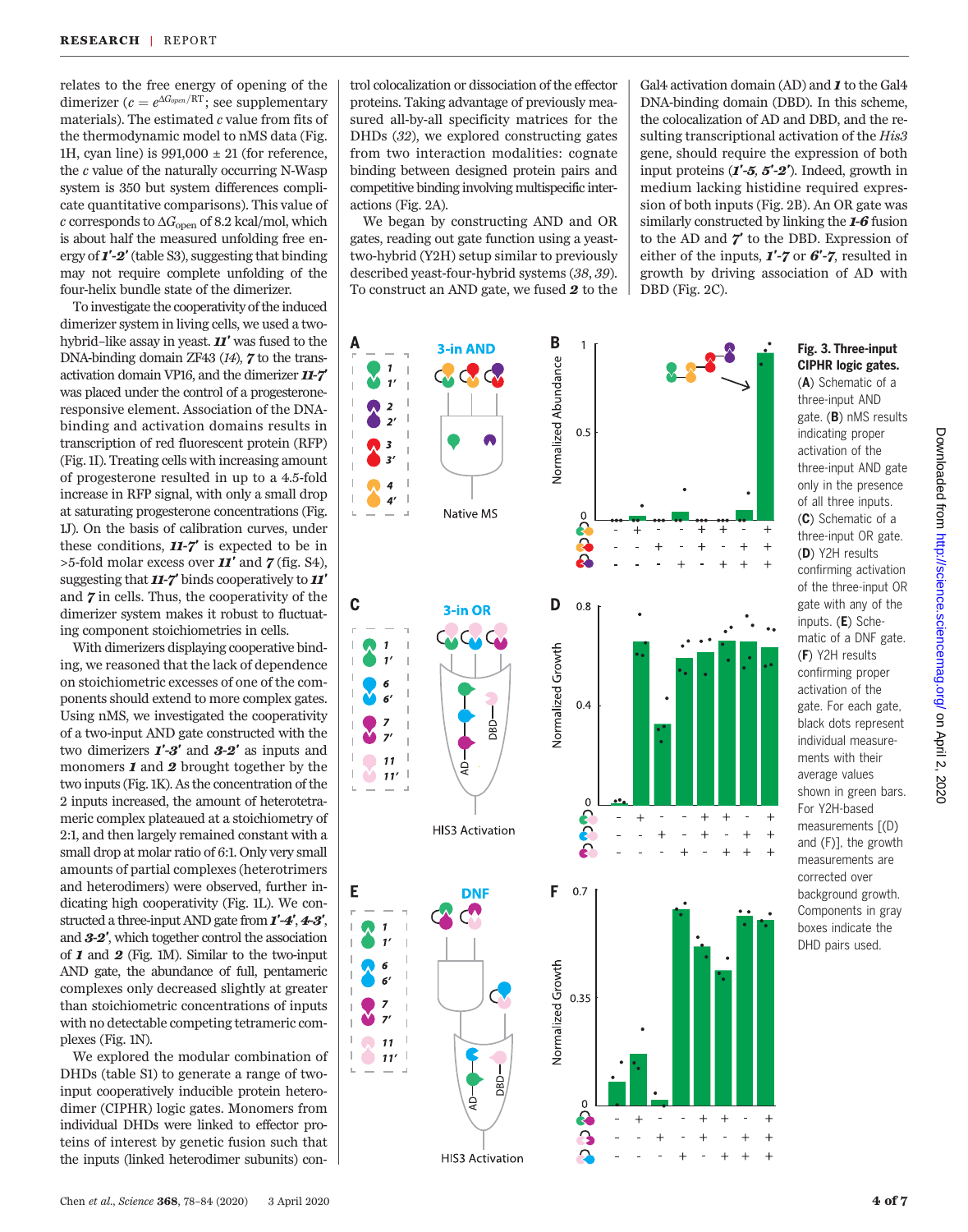We explored the construction of additional Boolean logic gates by exploiting binding affinity hierarchies identified in all-by-all Y2H experiments (32). 8 alone formed a homodimer, but in the presence of 8′ it dissociated to form the 8:8′ heterodimer (fig. S5A). We constructed a NOT gate by fusing 8 to both AD and DBD; the 8:8 homodimer supported yeast growth but in the presence of coexpressed 8′ input protein, the interaction was broken and growth was slowed (Fig. 2D). On the basis of the affinity hierarchy  $9:9' \approx 10:10'$  $> 9:10'$  (fig. S5B), we constructed a NOR gate in which 9 was fused to the AD and 10′ to the DBD, with **9'** and **10** as the two inputs. Either or both inputs outcompeted the 9:10′ interaction and hindered yeast growth (Fig. 2E). On the basis of the affinity hierarchy  $9'$ : $1'$  >  $9$ : $9'$   $\approx$ 1:1' >  $9:1$  (fig. S5B), an XNOR gate was con-

#### Fig. 4. Transferability of CIPHR logic

gates. (A) Four pairs of DHDs were modularly combined to construct CIPHR logic gates that can be used to control different functions: catalytic activity of split luciferase (B to E) and gene expression in primary human  $T$  cells ( $F$  and  $G$ ). (B) the induced dimerization system, (C) AND gate, and (D) NOR gate coupled to NanoBiT split luciferase system, tested by in vitro translation and monitoring luminescence. (E) In vitro titration of the two inputs of the NOR gate in D while keeping 1'-smBiT and 2'-lgBiT fixed at 5 nM. NOT gate (F) and OR gate (G) using a split TALE-KRAB repression system to control expression of TIM3 proteins in primary human T cells, tested by flow cytometry.

structed by fusing  $9$  to AD,  $1$  to DBD, and using 9′ and 1′ as the two inputs: the presence of either outcompeted the 9:1 binding and blocked growth, but when both were expressed they instead interacted with each other and growth was observed (Fig. 2F). Similarly, a NAND gate was designed based on the interaction hierarchy  $\mathbf{1}':\mathbf{10'}>\mathbf{1}:\mathbf{1}''\approx \mathbf{10}:\mathbf{10'}$  (fig. S5B). Neither 1 nor 10 alone could outcompete the 1':10' interaction and hence growth occured, but when both were expressed, the free energy of formation of both  $1:1'$  and  $10:10'$  outweighed that of **1':10'** and growth was blocked (Fig. 2G).

We next investigated three-input CIPHR logic gates. We first used nMS to characterize a three-input AND gate (Fig. 1M) in which monomers  $\boldsymbol{I}$  and  $\boldsymbol{2}$  are brought into proximity by the three inputs  $1'$ -4', 4-3', and 3-2'. We experimentally tested all eight possible input combinations (Fig. 3A) with both  $\boldsymbol{I}$  and  $\boldsymbol{2}$ present, quantifying all complexes using nMS. Consistent with three-input AND gate function, **1** and **2** only showed significant coassembly when all three inputs were present (Fig. 3B).

To test three-input CIPHR gate function in cells, we designed two additional gates using the same four pairs of DHDs and tested them by Y2H. To make a three-input OR gate, 1′-6-7 was fused to AD and  $II'$  to DBD. Any one of the three inputs  $(11-1, 11-6', 0r 11-7')$  connects the AD to the DBD through  $I'$ , 6, or 7, respectively (Fig. 3C). Y2H results confirmed the expected behavior of this logic gate in cells: any of the input proteins induced cell growth (Fig. 3D). We additionally constructed a CIPHRdisjunctive normal form  $[DNF(AANDB) ORC]$ gate by fusing 1′-6 to AD and 11′ to DBD with inputs 11-7′, 7-1, or 11-6′ (Fig. 3E). In Y2H

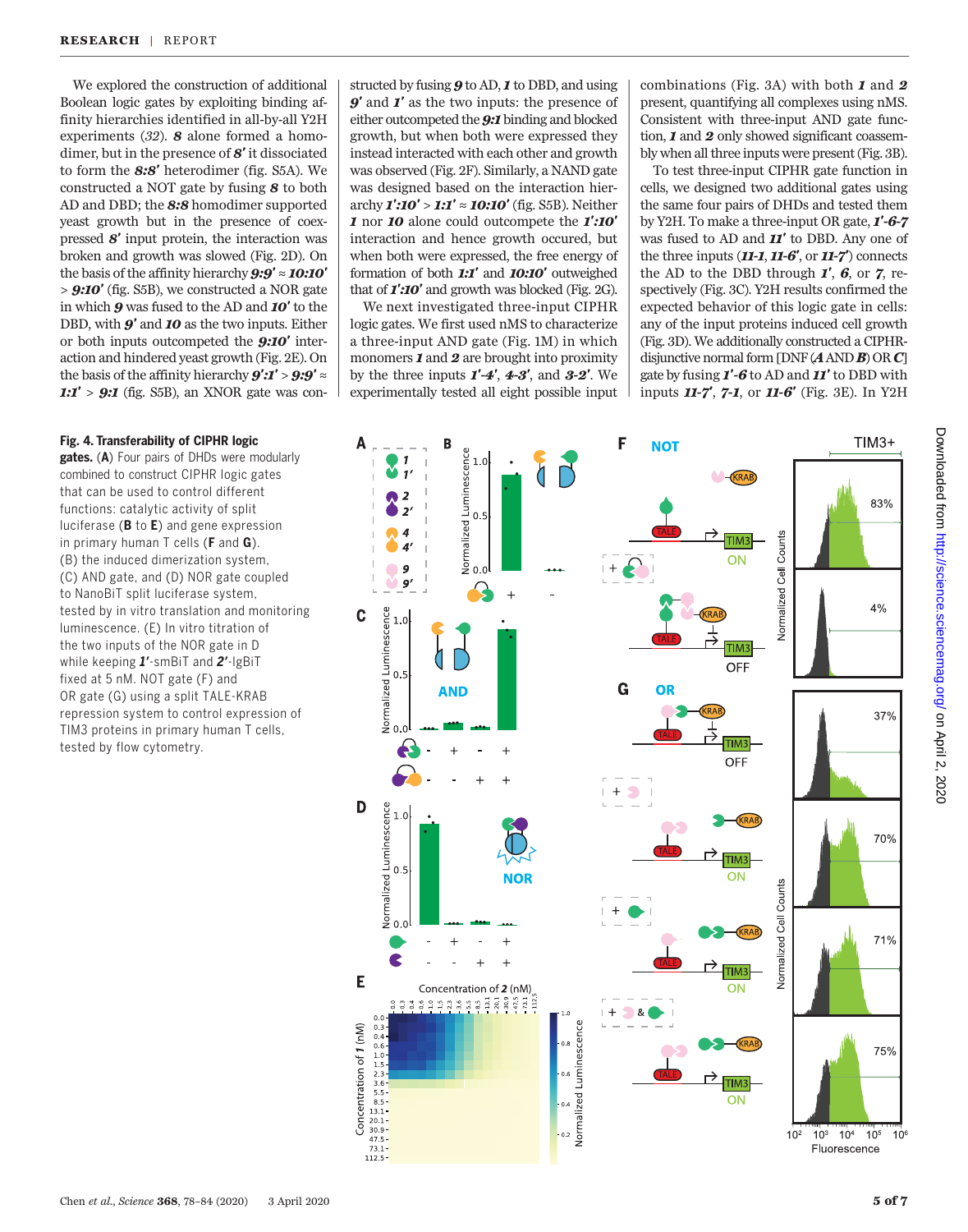experiments, the DNF gate functioned as designed, with low yeast growth levels when no input or only one of the 11-7' and 7-1 input proteins was present and high yeast growth levels otherwise (Fig. 3F).

To test the transferability of CIPHR logic gates, we explored the ability of CIPHR logic gates to reconstitute split enzyme activity by controlling the association of the two halves of the NanoBiT split luciferase system (40–42). Monomers from 1:1', 2:2', 4:4', and 9:9' (Fig. 4A) were fused in pairs to the two split domains (smBiT and lgBiT) and produced by in vitro transcription and translation, which facilitated a rapid testing cycle enabling the full 4×4 interaction affinity hierarchy to be determined by monitoring luciferase activity after mixing (fig. S6A). On the basis of this hierarchy, we constructed and experimentally verified an induced dimerization circuit with  $4\text{-smBiT}, 1\text{-lgBiT}, \text{and } 1^\prime - 4^\prime \text{ as the input (Fig. 4B)}$ and fig. S6, C and D); characterization of the time dependence of the response revealed a 7-fold increase in signal 5 min after adding inputs (fig. S6D). We also constructed an AND gate with 4-smBiT, 1-lgBiT, and 1′-2 and 2′-4′ as the inputs (Fig. 4C) and a NOR gate with  $I'$ -smBiT,  $2'$ -lgBiT, and  $I$  and  $2$  as the inputs (Fig. 4D), both of which had the designed dependence of gate function (i.e., luciferase activity) on the inputs. We investigated the response of the NOR gate to varying concentrations of the inputs against the NanoBiT components held at 5 nM and found a sharp drop in signal around 5 nM for both inputs, consistent with NOR logic (Fig. 4E and fig. S6E).

Engineered T cell therapies are promising therapeutic modalities (43–45) but their efficacy for treating solid tumors is limited at least in part by T cell exhaustion (46, 47). Immune checkpoint genes including TIM3 are believed to play critical roles in modulating T cell exhaustion (48–50). To put the transcription of such proteins under the control of the CIPHR logic gates, we took advantage of potent and selective transcriptional repressors of immune checkpoint genes in primary T cells that combine sequence-specific transcription activatorlike effector (TALE) DNA-binding domains with the Krüppel-associated box (KRAB) repressor domain (51). Repression activity is preserved in split systems pairing a DNA recognition domain fused to a DHD monomer with a repressor domain fused to the complementary DHD monomer (51). We reasoned that this system could be exploited to engineer programmable therapeutic devices by making the joining of the DNA recognition and transcriptional repression functionalities dependent on CIPHR gates. Use of a repressive domain effectively reverses the logic of CIPHR gates when expression level of the target gene is measured as the output.

To test the feasibility of this concept, we used a TALE-KRAB fusion engineered to repress the immune checkpoint gene TIM3 (51). We designed a NOT gate with  $\boldsymbol{I}$  fused to the TALE DNA recognition domain,  $9'$  fused to KRAB, and the 1′-9 dimerizer protein as the input (see fig. S7A for T cell DHD specificity matrix). In this scheme, **1'-9** brings KRAB to the promoter region bound by the TALE, therefore triggering repression of TIM3 (Fig. 4F). Taking advantage of the interaction between 9 and 1′, we built an OR gate with **9-TALE** and **1'-KRAB** fusions; TIM3 was repressed in the absence of inputs but upon addition of either  $9'$  or  $1$ , the weaker **9:1'** interaction was outcompeted in favor of the stronger **9:9'** and **1:1'** interactions, restoring TIM3 expression (Fig. 4G). These results suggest that the combination of CIPHR and TALE-KRAB systems could be directly applied to add signal-processing capabilities to adoptive T cell therapy.

The systematic design of logic gates described herein takes advantage of the strengths of de novo protein design. Because the building block heterodimers are designed de novo, many more components for gate construction with nearly identical overall topology can be generated than are available by repurposing biological motifs. The encoding of specificity using designed hydrogen bond networks enables a wide range of binding affinities between monomers with similar structures, which in turn allows the construction of more complex gates that are based on competitive binding. From the protein biophysics perspective, our results highlight the strong synergy between de novo design of protein complexes and nMS and, more generally, the ability of de novo protein design to generate complex cooperative assemblies. For example, detecting and quantifying the 33-fold activation of binding in Fig. 1G depended critically on the ability to resolve all species formed in solution by nMS. Analysis of the three-input logic gates in Fig. 3B required distinguishing the designed heteropentameric assemblies, which are composed of five distinct protein chains, from the very large number of alternative possible heterotetrameric, trimeric, and dimeric complexes. The ability to generate highly cooperative and well-defined assemblies composed of five distinct polypeptide chains demonstrates that de novo protein design is starting to approach the complexity of naturally occurring protein assemblies, which are responsible for much of biological function.

Unlike nucleic acid–based logic gates, CIPHR gates can be directly coupled to arbitrary protein actuation domains, offering greater diversity in the types of functional outputs. We illustrate here the coupling to transcriptional activation and repression and split enzyme reconstitution; in principle, any function that can be modulated by protein-protein association can be put under the control of the CIPHR gates. Because

the designed components are hyperstable proteins and no additional cellular machinery is required, the gates should function in a wide range of conditions inside and outside of cells (here, we have demonstrated function with purified components in cell-free extracts, yeast cells, and T cells). The small size of DHDs and thus their genetic payload makes them attractive for mammalian cell engineering. The sophistication of the circuits could be further increased by proteolytic activation as in recent elegant studies using protease-based protein circuits (30, 31); our purely protein interaction–based circuits have advantages in bioorthogonality, demonstrated scalability to three inputs, composability (the output, like the input and the computing machinery, consists of interactions between building blocks with common design features), and extensibility because an essentially unlimited repertoire of heterodimeric building blocks can be created using de novo design.

#### REFERENCES AND NOTES

- 1. R. Nussinov, Mol. Biosyst. 8, 22–26 (2012).
- 2. A. W. Reinke, J. Baek, O. Ashenberg, A. E. Keating, Science 340, 730–734 (2013).
- 3. Y. E. Antebi et al., Cell 170, 1184–1196.e24 (2017).
- 4. B. Z. Harris, W. A. Lim, J. Cell Sci. 114, 3219–3231 (2001).
- 5. G. Seelig, D. Soloveichik, D. Y. Zhang, E. Winfree, Science 314, 1585–1588 (2006).
- 6. L. Qian, E. Winfree, Science 332, 1196–1201 (2011).
- 7. M. B. Elowitz, S. Leibler, Nature 403, 335–338 (2000). 8. T. S. Gardner, C. R. Cantor, J. J. Collins, Nature 403, 339–342 (2000).
- 9. A. Tamsir, J. J. Tabor, C. A. Voigt, Nature 469, 212–215 (2011).
- 10. P. Siuti, J. Yazbek, T. K. Lu, Nat. Biotechnol. 31, 448–452 (2013).
- 11. J. Bonnet, P. Yin, M. E. Ortiz, P. Subsoontorn, D. Endy, Science 340, 599–603 (2013).
- 12. B. H. Weinberg et al., Nat. Biotechnol. 35, 453–462 (2017).
- 13. S. Ausländer, D. Ausländer, M. Müller, M. Wieland, M. Fussenegger, Nature 487, 123–127 (2012).
- 14. A. S. Khalil et al., Cell 150, 647-658 (2012).
- 15. N. Roquet, A. P. Soleimany, A. C. Ferris, S. Aaronson, T. K. Lu, Science 353, aad8559 (2016).
- 16. L. B. Andrews, A. A. K. Nielsen, C. A. Voigt, Science 361, eaap8987 (2018).
- 17. B. Angelici, E. Mailand, B. Haefliger, Y. Benenson, Cell Rep. 16, 2525–2537 (2016).
- 18. J. J. Lohmueller, T. Z. Armel, P. A. Silver, Nucleic Acids Res. 40, 5180–5187 (2012).
- 19. A. A. Green, P. A. Silver, J. J. Collins, P. Yin, Cell 159, 925–939 (2014).
- 20. A. A. Green et al., Nature 548, 117–121 (2017).
- 21. K. Rinaudo et al., Nat. Biotechnol. 25, 795–801 (2007).
- 22. L. Wroblewska et al., Nat. Biotechnol. 33, 839–841 (2015).
- 23. S.-H. Park, A. Zarrinpar, W. A. Lim, Science 299, 1061–1064 (2003).
- 24. P. L. Howard, M. C. Chia, S. Del Rizzo, F.-F. Liu, T. Pawson, Proc. Natl. Acad. Sci. U.S.A. 100, 11267–11272 (2003).
- 25. B. Groves, A. Khakhar, C. M. Nadel, R. G. Gardner, G. Seelig, eLife 5, e15200 (2016).
- 26. L. Morsut et al., Cell 164, 780–791 (2016).
- 27. J. E. Dueber, B. J. Yeh, K. Chak, W. A. Lim, Science 301, 1904–1908 (2003).
- 28. J. E. Dueber, E. A. Mirsky, W. A. Lim, Nat. Biotechnol. 25, 660–662 (2007).
- 29. A. J. Smith, F. Thomas, D. Shoemark, D. N. Woolfson,
- N. J. Savery, ACS Synth. Biol. 8, 1284–1293 (2019).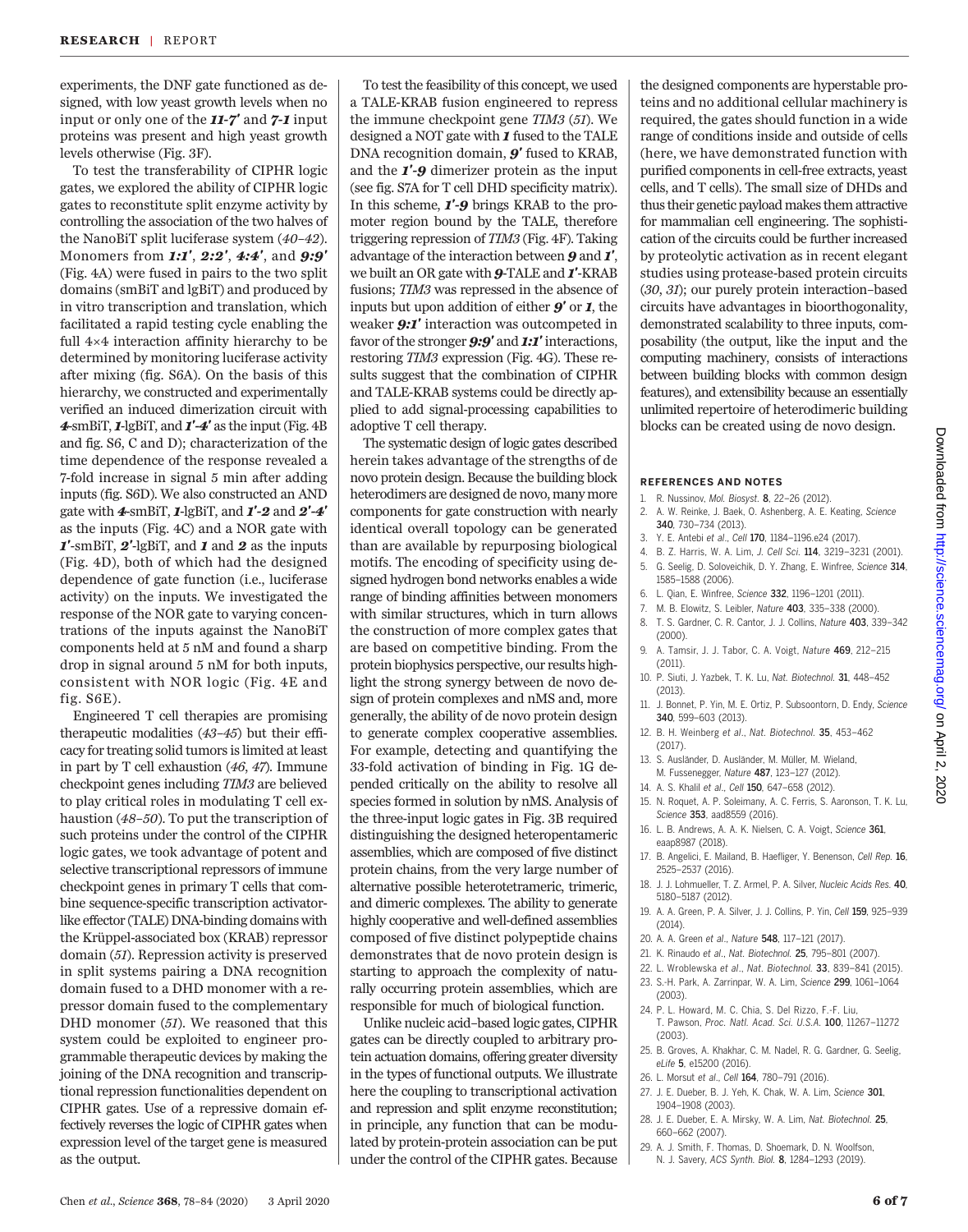- 30. X. J. Gao, L. S. Chong, M. S. Kim, M. B. Elowitz, . Science 361, 1252–1258 (2018).
- 31. T. Fink et al., Nat. Chem. Biol. 15, 115–122 (2019).
- 32. Z. Chen et al., Nature 565, 106–111 (2019). 33. K. E. Prehoda, J. A. Scott, R. D. Mullins, W. A. Lim, Science
- 290, 801–806 (2000).
- 34. B. Yu et al., Cell 140, 246–256 (2010).
- 35. K. N. Dyer et al., Methods Mol. Biol. 1091, 245–258 (2014).
- 36. B. T. Ruotolo, C. V. Robinson, Curr. Opin. Chem. Biol. 10, 402–408 (2006).
- 37. Z. L. VanAernum et al., Nat. Protoc. 15, 1132–1157; Rapid online (2020).
- 38. A. Pause, B. Peterson, G. Schaffar, R. Stearman, R. D. Klausner, Proc. Natl. Acad. Sci. U.S.A. 96, 9533–9538 (1999).
- 39. B. Sandrock, J. M. Egly, J. Biol. Chem. 276, 35328–35333 (2001).
- 40. A. S. Dixon et al., ACS Chem. Biol. 11, 400–408 (2016).
- 41. Y.-C. Kwon, M. C. Jewett, Sci. Rep. 5, 8663 (2015).
- 42. J. R. Porter, C. I. Stains, B. W. Jester, I. Ghosh, J. Am. Chem. Soc. 130, 6488-6497 (2008).
- 43. S. L. Maude et al., N. Engl. J. Med. 378, 439–448 (2018).
- 44. S. S. Neelapu et al., N. Engl. J. Med. 377, 2531–2544
- (2017).
- 45. J. A. Fraietta et al., Nat. Med. 24, 563–571 (2018). 46. C. H. June, R. S. O'Connor, O. U. Kawalekar, S. Ghassemi,
- M. C. Milone, Science 359, 1361–1365 (2018). 47. A. H. Long et al., Nat. Med. 21, 581–590 (2015).
- 48. E. J. Wherry, M. Kurachi, Nat. Rev. Immunol. 15, 486–499 (2015).
- 49. E. J. Wherry et al., Immunity 27, 670–684 (2007).
- 50. K. E. Pauken et al., Science 354, 1160–1165 (2016).
- 51. M. S. Wilken et al., Regulatory DNA keyholes enable specific and persistent multi-gene expression programs in primary T cells without genome modification. bioRxiv 2020.02.19.956730 [Preprint]. 20 February 2020; [https://doi.org/10.1101/2020.02.19.956730.](https://doi.org/10.1101/2020.02.19.956730)

52. Z. Chen et al., Code used to simulate the cooperative binding system for: De novo design of protein logic gates, Zenodo (2020); [https://doi.org/10.5281/zenodo.3697264.](https://doi.org/10.5281/zenodo.3697264)

#### ACKNOWLEDGMENTS

We thank A. Ng, T. Nguyen, D. Younger, M. Xie, and B. Groves for assistance with yeast experiments; C. Chow for assistance with protein purification; W. Lim for discussions on protein-binding cooperativity; M. Elowitz, R. Schulman, and N. Woodall for feedback on the manuscript; S. Bermeo, M. Lajoie, R. Langan, and A. Ljubetič for useful discussions; and S. Pennington for making the media for Y2H assays. Funding: This work was supported by the Howard Hughes Medical Institute (D.B.), the generosity of Eric and Wendy Schmidt by recommendation of the Schmidt Futures program (D.B. and Z.C.), IPD-WA State funding Y5/07-5568 (D.B.), NIH BTRR Yeast Resource Grant Y8-12/61-3650 (Z.C. and R.D.K.), Bruce and Jeannie Nordstrom/Patty and Jimmy Barrier Gift for the Institute for Protein Design (Z.C. and R.D.K.), Spark ABCA4/63-3819 (Z.C.), NIH P41 grant GM103533 (R.D.K.), Open Philanthropy (D.B. and B.I.M.W.), EMBO/80-7223 (B.I.M.W.), Burroughs Wellcome Fund Career Award at the Scientific Interface (S.E.B.), the Army Research Office W911NF-18-1-0200 (M.C.J.), the Air Force Research Laboratory Center of Excellence grant FA8650-15-2-5518 (M.C.J), the David and Lucile Packard Foundation (M.C.J.), and the Camille Dreyfus Teacher-Scholar Program (M.C.J.). A.H. was supported by the Department of Defense (DOD) through the National Defense Science & Engineering Graduate Fellowship (NDSEG) Program. T cell engineering work was supported by a charitable contribution from GlaxoSmithKline to the Altius Institute for Biomedical Sciences (J.R.P., H.L., M.W., C.C., J.A.S.) and NHLBI grant 7R33HL120752 (J.A.S). V.H.W. was supported by NIH grant P41 GM128577 and Ohio Eminent Scholar funds. H.E.-S. was supported by the Defense Advanced Research Projects Agency, contract no. HR0011-16-2- 0045, and is a Chan-Zuckerberg investigator. SAXS data were collected at the Advanced Light Source (ALS) at LBNL, supported by the following grants from the NIH: P30 GM12416901, ALS-ENABLE P30 GM124169, and S10OD018483; NCI SBDR (CA92584); and DOE-BER IDAT (DE-AC02- 05CH11231). Author contributions: Z.C., S.E.B., and D.B. conceived of the idea; Z.C. and D.B. designed the research; Z.C. and D.B. wrote the manuscript with help from R.D.K and S.E.B.; Z.C. and R.D.K. performed biophysical characterizations with help from B.I.M.W.; Z.C. performed Y2H experiments; A.H. performed NanoBiT experiments and analyzed data with M.C.J.; F.B., M.J., and Z.L.V. performed nMS experiments and analyzed data with V.H.W.; J.R.P., M.W., and C.C. performed and analyzed data from T cell experiments with transcriptional repressors, supervised by S.G. and J.A.S.; G.D. performed the yeast titration assay and analyzed data with H.E.-S.; all authors discussed the results and commented on the manuscript. Competing interests: Z.C, S.E.B., and D.B. are coinventors on patent application PCT/US19/59654 that incorporates discoveries described in this manuscript. D.B. is a cofounder of and holds equity in Lyell Immunopharma and Sana Biotechnology. J.P., M.W., C.C., S.G., and J.A.S. are co-inventors on U.S. patent application 62/937,011 that includes discoveries described in this manuscript. J.P. H.L., and S.E.B. hold equity in Lyell Immunopharma. Data and materials availability: Raw data from nMS experiments have been deposited to [http://files.ipd.](http://files.ipd.uw.edu/pub/de_novo_logic_2019/190522_native_ms_raw.zip) [uw.edu/pub/de\\_novo\\_logic\\_2019/190522\\_native\\_ms\\_raw.zip.](http://files.ipd.uw.edu/pub/de_novo_logic_2019/190522_native_ms_raw.zip) Code used to simulate the cooperative binding system has been deposited at Zenodo (52). Plasmids used in this study are available upon request from the corresponding author.

#### SUPPLEMENTARY MATERIALS

[science.sciencemag.org/content/368/6486/78/suppl/DC1](https://science.sciencemag.org/content/368/6486/78/suppl/DC1) Materials and Methods Supplementary Text Figs. S1 to S7 Tables S1 to S8 References (53–71) 5 June 2019; accepted 5 March 2020 10.1126/science.aay2790